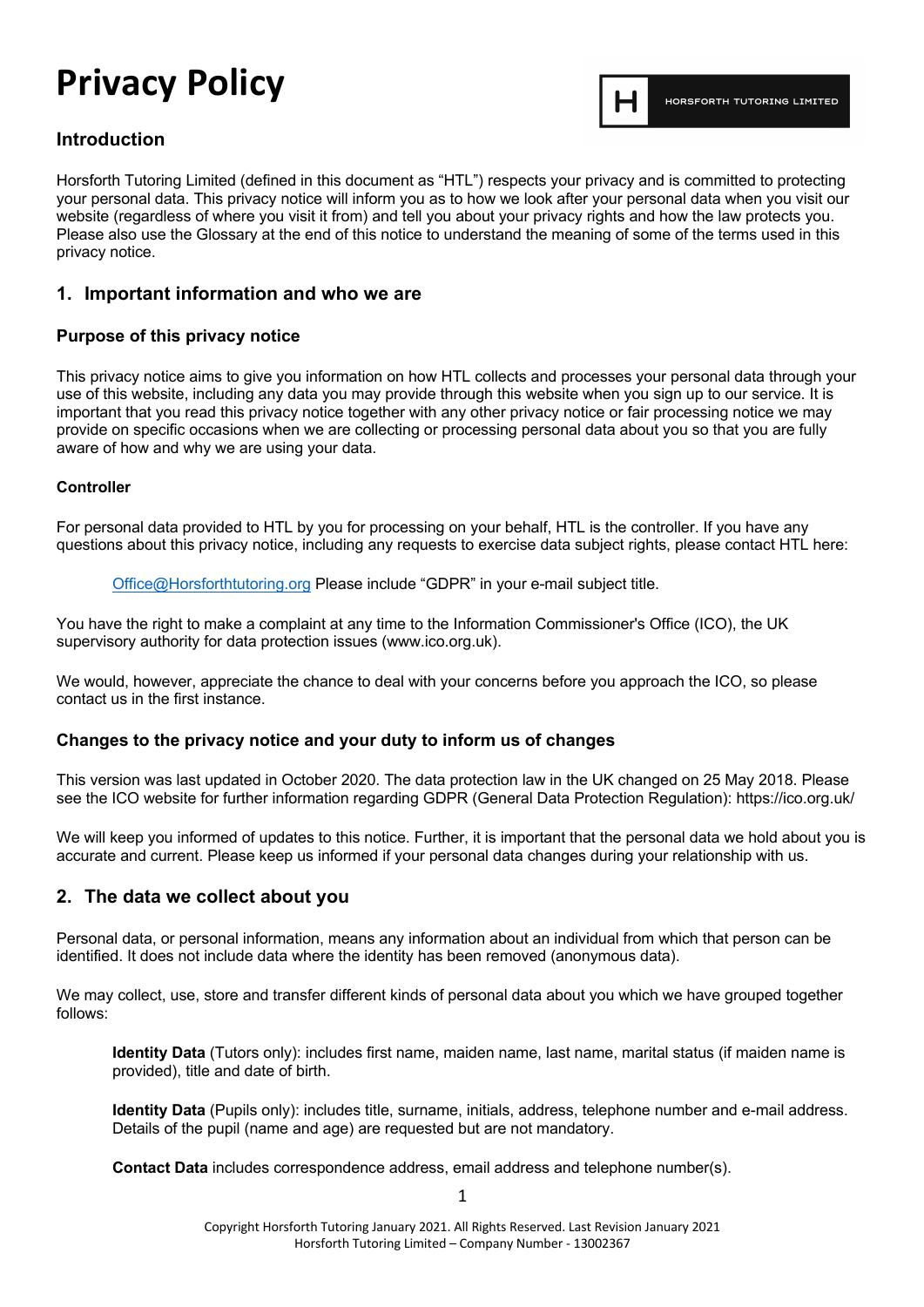**Transaction Data** (Tutors only): includes details of services you have obtained via or obtained from HTL.

**Technical Data** includes your login data (Tutors only), and the devices you use to access this website.

We also collect, use and share **Aggregated Data** such as statistical or demographic data for any purpose, including for website and SEO analysis. Aggregated Data may be derived from your personal data but is not considered personal data in law as this data does not directly or indirectly reveal your identity. We do not collect any **Special Categories of Personal Data** about you (this includes details about your race or ethnicity, religious or philosophical beliefs, sex life, sexual orientation, political opinions, trade union membership, information about your health and genetic and biometric data. We collect information about criminal convictions, offences and other relevant information if provided by referees, DBS checks and/or TP Online Barred List Check. (Tutors only).

## **If you fail to provide personal data**

Where we need to collect personal data by law, or under the terms of use we have with you and you fail to provide that data when requested, we may not be able to provide you with services. In this case, we may have to cancel a service you have with us but we will notify you if this is the case.

# **3. How is your personal data collected?**

We use different methods to collect data from and about you including through:

**Direct interactions**. You may give us your personal data by filling in forms or by corresponding with us by post, phone or email. This includes personal data you provide when you:

- apply for our services;
- § give us some feedback; or
- corresponding regarding commissions (Tutors only).

**Automated technologies or interactions**. As you interact with our website, we may automatically collect Technical Data about your equipment, browsing actions and patterns. We collect this personal data by using cookies, and other similar technologies. Please see our cookie policy at annex A herein for further details.

**Third parties or publicly available sources.** We may receive personal data about you from various third parties as set out below:

- Technical Data from the following parties:
- (a) DBS or provided referees (Tutors only).

# **4. How we use your personal data**

We will only use your personal data when the law allows us to. Most commonly, we will use your personal data in the following circumstances:

- Where we need to perform the services requested by you.
- Where it is necessary for our legitimate interests (or those of a third party) and your interests and fundamental rights do not override those interests.
- Where we need to comply with a legal or regulatory obligation.

### **Purposes for which we will use your personal data**

We have set out below, in a table format, a description of all the ways we plan to use your personal data, and which of the legal bases we rely on to do so. We have also identified what our legitimate interests are where appropriate.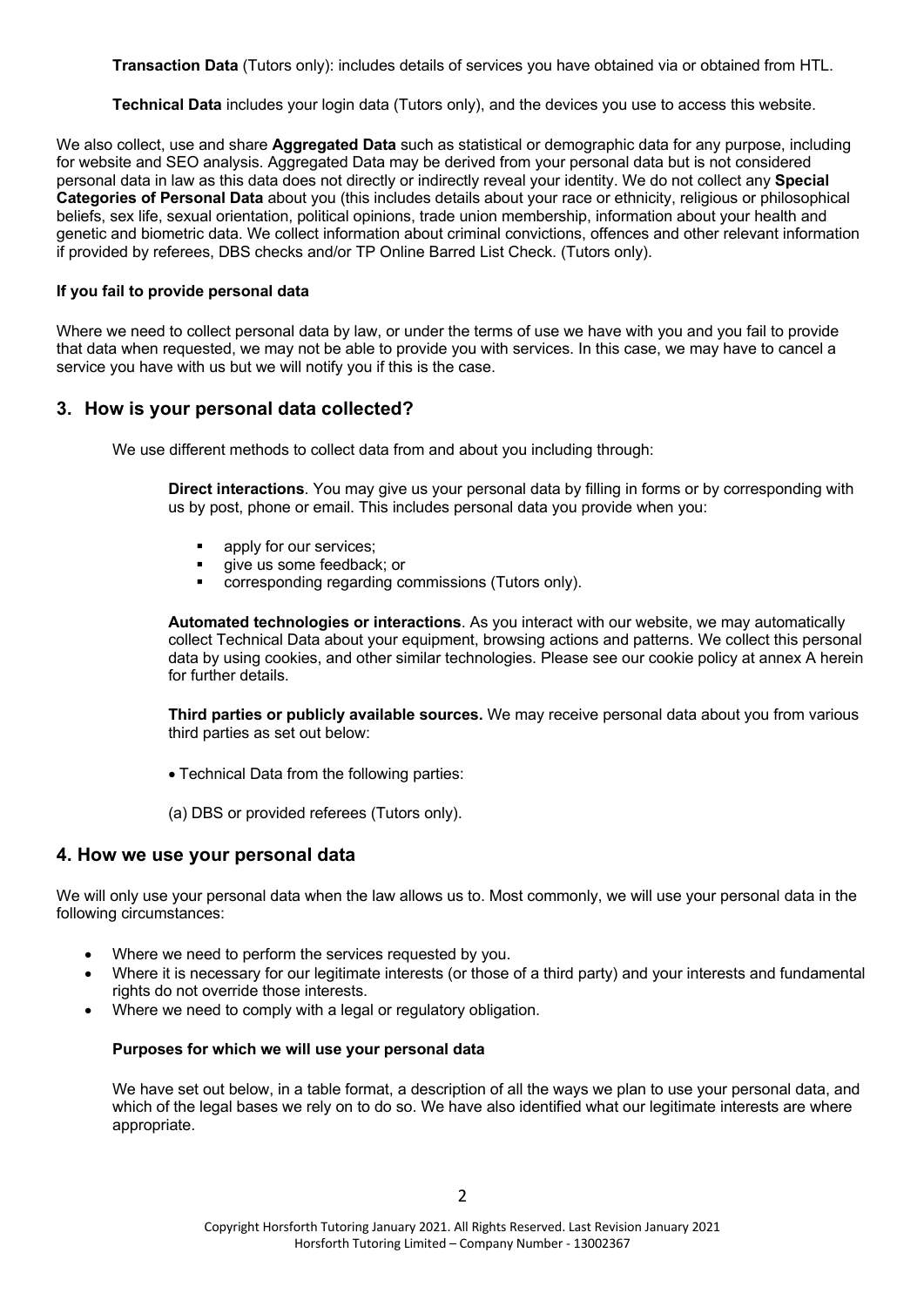Note that we may process your personal data for more than one lawful ground depending on the specific purpose for which we are using your data

| <b>Purpose/Activity</b>                                                                                    | Type of data  | Lawful basis for processing including basis<br>of legitimate interest                              |
|------------------------------------------------------------------------------------------------------------|---------------|----------------------------------------------------------------------------------------------------|
|                                                                                                            | (a) Identity  |                                                                                                    |
| To register you as a new pupil or tutor<br>and to introduce you to tutor(s) or<br>pupil(s) as applicable   | (b) Contact   | Performance of services requested by you                                                           |
|                                                                                                            | (c) Profile   |                                                                                                    |
| To manage our relationship with you                                                                        |               |                                                                                                    |
| which will include:                                                                                        |               | (a) Performance of services requested by you                                                       |
| (a) Notifying you about changes to our<br>terms or privacy policy                                          | (a) Identity  | (b) Necessary to comply with a legal obligation                                                    |
| (b) Asking you to leave feedback or to<br>provide a testimonial                                            | (b) Contact   | (c) Necessary for our legitimate interests (to<br>keep our records updated (including              |
|                                                                                                            | (c) Profile   | commissions) and to study how customers use                                                        |
| (c) Correspond regarding commissions<br>(Tutors only)                                                      |               | Our services                                                                                       |
|                                                                                                            |               | (a) Necessary for our legitimate interests (for                                                    |
| To administer and protect our business<br>and this website (including                                      | (a) Identity  | running our business, provision of administration<br>and IT services, network security, to prevent |
| troubleshooting, data analysis, testing,<br>system maintenance, support, reporting<br>and hosting of data) | (b) Contact   | fraud and in the context of a business<br>reorganisation or group restructuring exercise)          |
|                                                                                                            | (c) Technical |                                                                                                    |
|                                                                                                            |               | (b) Necessary to comply with a legal obligation                                                    |

### **Cookies**

You can set your browser to refuse all or some browser cookies, or to alert you when websites set or access cookies. If you disable or refuse cookies, please note that some parts of this website may become inaccessible or not function properly. For more information about the cookies we use, please see policy annexed at the end of this document (Annex A).

# **Change of purpose**

We will only use your personal data for the purposes for which we collected it, unless we reasonably consider that we need to use it for another reason and that reason is compatible with the original purpose. If you wish to get an explanation as to how the processing for the new purpose is compatible with the original purpose, please contact us at office@Horsforthtutoring.org If we need to use your personal data for an unrelated purpose, we will notify you and we will explain the legal basis which allows us to do so. Please note that we may process your personal data without your knowledge or consent, in compliance with the above rules, where this is required or permitted by law.

# **5. Disclosures of your personal data**

We may have to share your personal data with the parties set out below for the purposes set out in the table in paragraph 4 above.

• If you (a tutor) request pupil introduction services, we will share your contact details with pupils who select/request you for tuition services. You will in turn receive the pupil's details (who has requested you for tuition) to enable mutual contact to set up tuition. If you (a pupil) require tuition and select tutors upon our website, you will receive the contact details of the tutors that you have selected (and your selected tutors will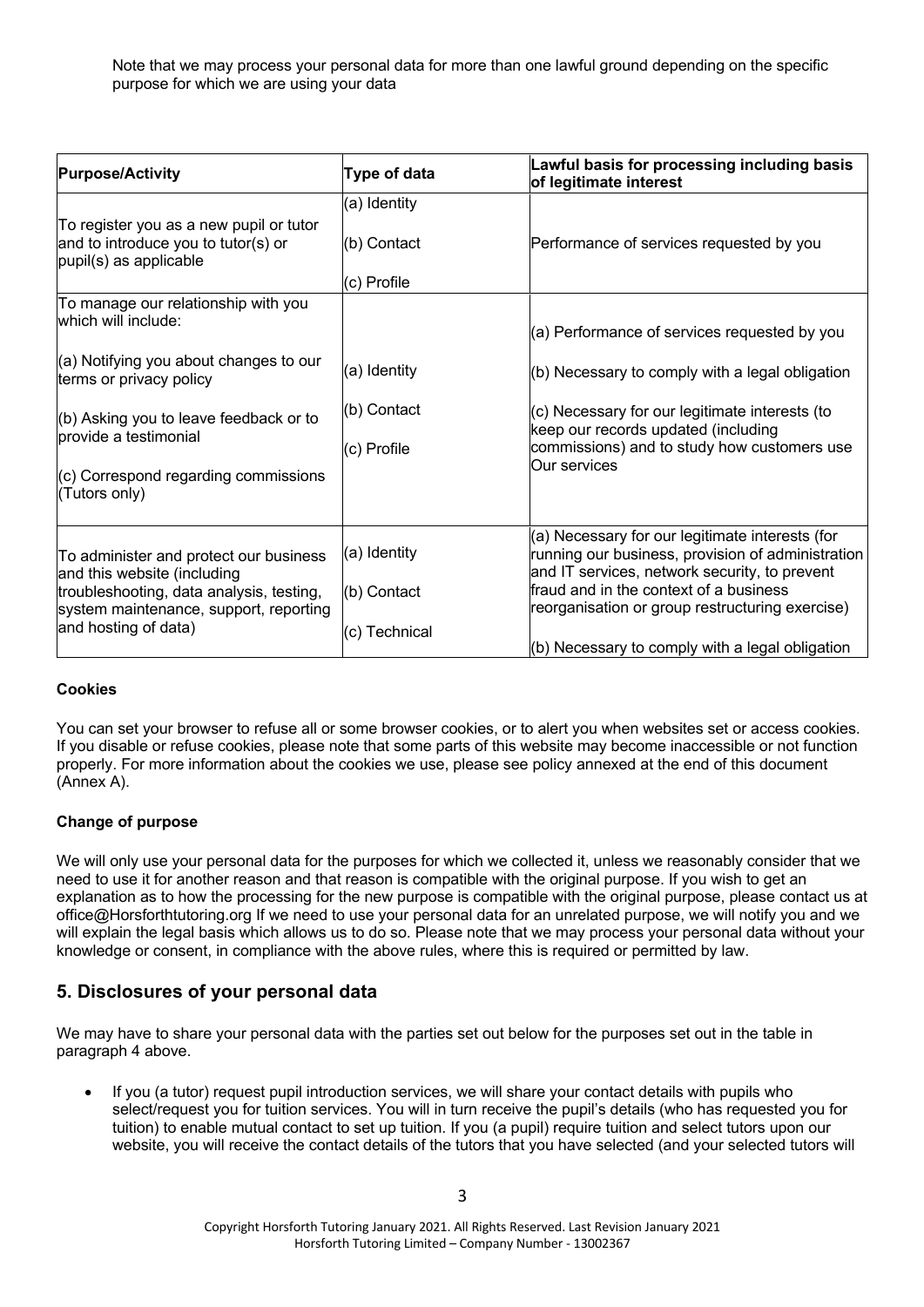receive your contact details). This is to enable mutual contact to discuss tuition requirements and (if required) to set up tuition.

• Third parties to whom we may choose to sell, transfer, or merge parts of our business or our assets. Alternatively, we may seek to acquire other businesses or merge with them. If a change happens to our business, then the new owners may use your personal data in the same way as set out in this privacy notice. We require all third parties to respect the security of your personal data and to treat it in accordance with the law. We do not allow our third-party service providers to use your personal data for their own purposes and only permit them to process your personal data for specified purposes and in accordance with our instructions.

#### **International transfers**

We do not transfer your personal data outside the European Economic Area (EEA).

# **6. Data security**

We have put in place appropriate security measures to prevent your personal data from being accidentally lost, used or accessed in an unauthorised way, altered or disclosed. In addition, we limit access to your personal data to those employees, agents, contractors and other third parties who have a business need to know. They will only process your personal data on our instructions, and they are subject to a duty of confidentiality. We have put in place procedures to deal with any suspected personal data breach and will notify you and any applicable regulator of a breach where we are legally required to do so.

# **7. Data retention**

#### **How long will you use my personal data for?**

We will only retain your personal data for as long as necessary to fulfil the purposes we collected it for, including for the purposes of satisfying any legal, accounting, or reporting requirements.

To determine the appropriate retention period for personal data, we consider the amount, nature, and sensitivity of the personal data, the potential risk of harm from unauthorised use or disclosure of your personal data, the purposes for which we process your personal data and whether we can achieve those purposes through other means, and the applicable legal requirements.

In some circumstances you can ask us to delete your data: see "Request erasure" below for further information. In some circumstances we may anonymise your personal data (so that

it can no longer be associated with you) for research or statistical purposes in which case we may use this information indefinitely without further notice to you.

# **8. Your legal rights**

Under certain circumstances, you have rights under data protection laws in relation to your personal data. Please see the "YOUR LEGAL RIGHTS" section below and the ICO website (https://ico.org.uk/) for more information. If you wish to exercise any of your rights, please contact us at office@Horsforthtutoring.org

#### **No fee usually required**

You will not have to pay a fee to access your personal data (or to exercise any of the other rights). However, we may charge a reasonable fee if your request is clearly unfounded, repetitive or excessive. Alternatively, we may refuse to comply with your request in these circumstances.

#### **What we may need from you**

We may need to request specific information from you to help us confirm your identity and ensure your right to access your personal data (or to exercise any of your other rights). This is a security measure to ensure that personal data is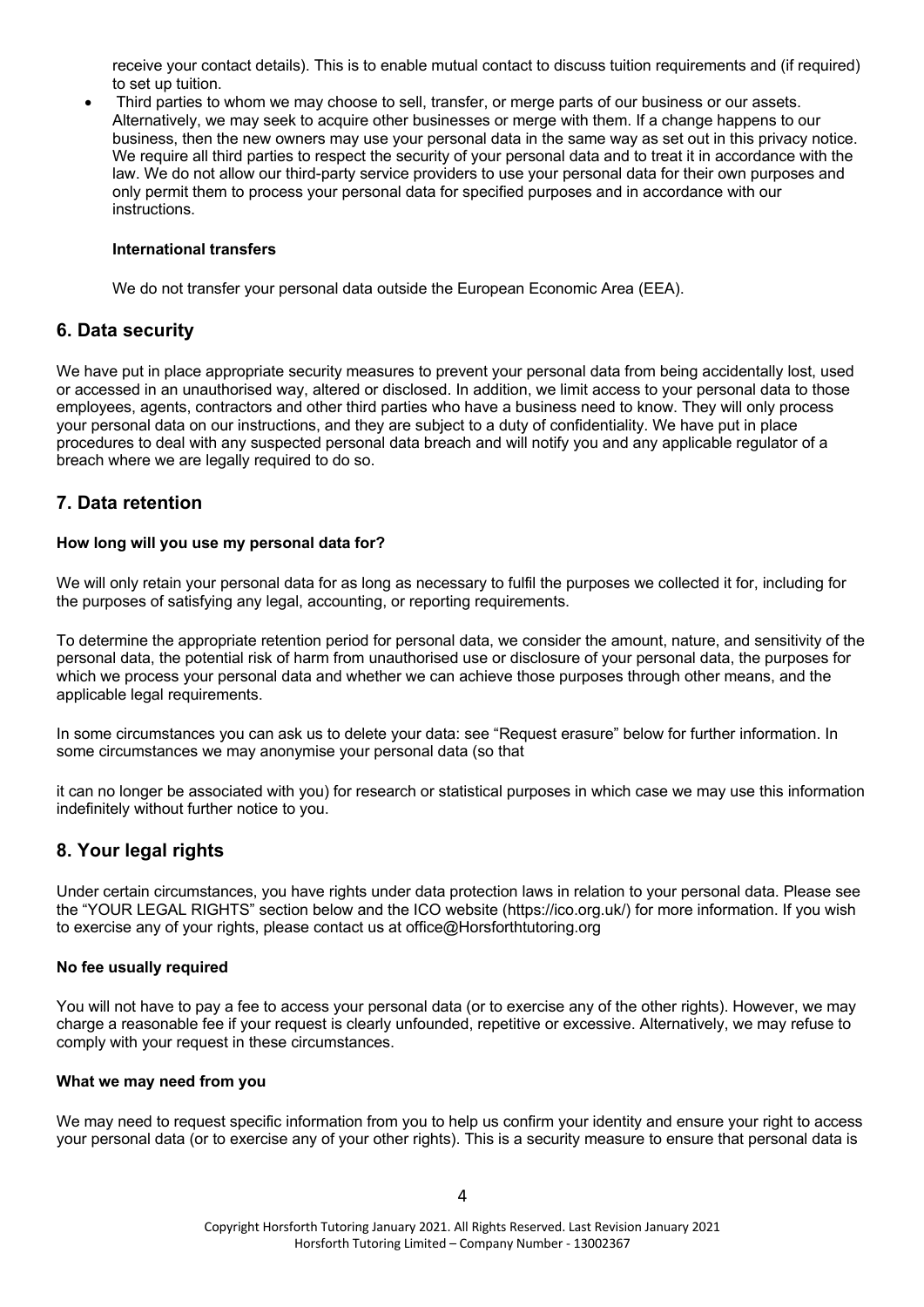not disclosed to any person who has no right to receive it. We may also contact you to ask you for further information in relation to your request to speed up our response.

#### **Time limit to respond**

We try to respond to all legitimate requests within one month. Occasionally it may take us longer than a month if your request is particularly complex or you have made a number of requests. In this case, we will notify you and keep you updated.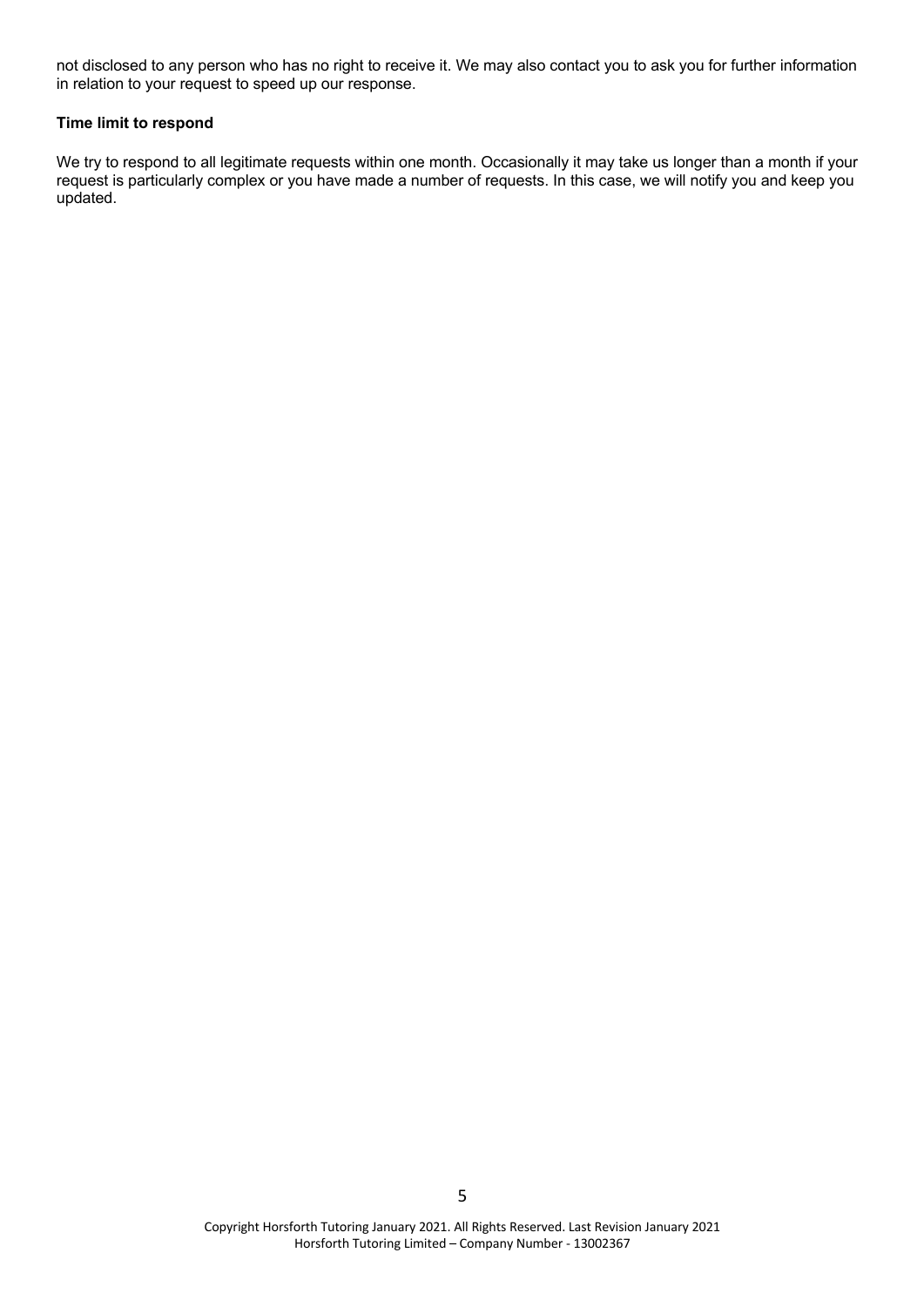# **9. Glossary**

# **LAWFUL BASIS**

**Legitimate Interest** means the interest of our business in conducting and managing our business to enable us to give you the best service/product and the best and most secure experience. We make sure we consider and balance any potential impact on you (both positive and negative) and your rights before we process your personal data for our legitimate interests. We do not use your personal data for activities where our interests are overridden by the impact on you (unless we have your consent or are otherwise required or permitted to by law). You can obtain further information about how we assess our legitimate interests against any potential impact on you in respect of specific activities by contacting us at office@Horsforthtutoring.org.

**Performance of Contract** means processing your data where it is necessary for the performance of a contract to which you are a party or to take steps at your request before entering into such a contract.

**Comply with a legal or regulatory obligation** means processing your personal data where it is necessary for compliance with a legal or regulatory obligation that we are subject to.

# **THIRD PARTIES**

#### **External Third Parties**

- Service providers acting as processors based in UK who provide IT and system administration services.
- HM Revenue & Customs, regulators and other authorities acting as processors or joint controllers based in the United Kingdom who require reporting of processing activities in certain circumstances.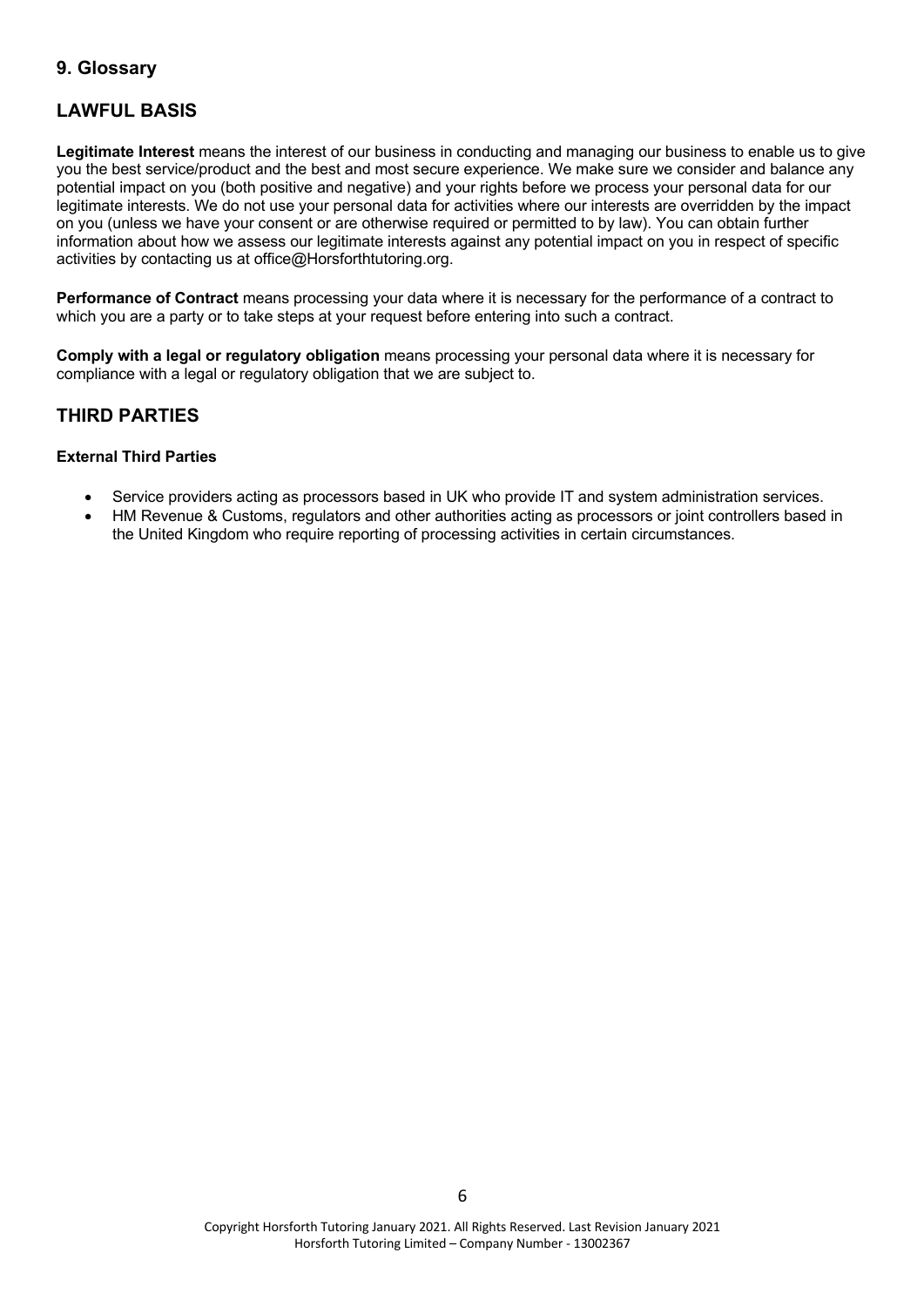# **YOUR LEGAL RIGHTS**

You have the right to:

- **Request access** to your personal data (commonly known as a "data subject access request"). This enables you to receive a copy of the personal data we hold about you and to check that we are lawfully processing it.
- **Request correction** of the personal data that we hold about you. This enables you to have any incomplete or inaccurate data we hold about you corrected, though we may need to verify the accuracy of the new data you provide to us.
- **Request erasure** of your personal data. This enables you to ask us to delete or remove personal data where there is no good reason for us continuing to process it. You also have the right to ask us to delete or remove your personal data where you have successfully exercised your right to object to processing (see below), where we may have processed your information unlawfully or where we are required to erase your personal data to comply with local law. Note, however, that we may not always be able to comply with your request of erasure for specific legal reasons which will be notified to you, if applicable, at the time of your request.
- **Object to processing** of your personal data where we are relying on a legitimate interest (or those of a third party) and there is something about your particular situation which makes you want to object to processing on this ground as you feel it impacts on your fundamental rights and freedoms. You also have the right to object where we are processing your personal data for direct marketing purposes. In some cases, we may demonstrate that we have compelling legitimate grounds to process your information which override your rights and freedoms.
- **Request restriction of processing** of your personal data. This enables you to ask us to suspend the processing of your personal data in the following scenarios: (a) if you want us to establish the data's accuracy; (b) where our use of the data is unlawful but you do not want us to erase it; (c) where you need us to hold the data even if we no longer require it as you need it to establish, exercise or defend legal claims; or (d) you have objected to our use of your data but we need to verify whether we have overriding legitimate grounds to use it.
- **Request the transfer** of your personal data to you or to a third party. We will provide to you, or a third party you have chosen, your personal data in a structured, commonly used, machine-readable format. Note that this right only applies to automated information which you initially provided consent for us to use or where we used the information to perform a contract with you.
- **Withdraw consent at any time** where we are relying on consent to process your personal data. However, this will not affect the lawfulness of any processing carried out before you withdraw your consent. If you withdraw your consent, we may not be able to provide certain products or services to you. We will advise you if this is the case at the time you withdraw your consent.